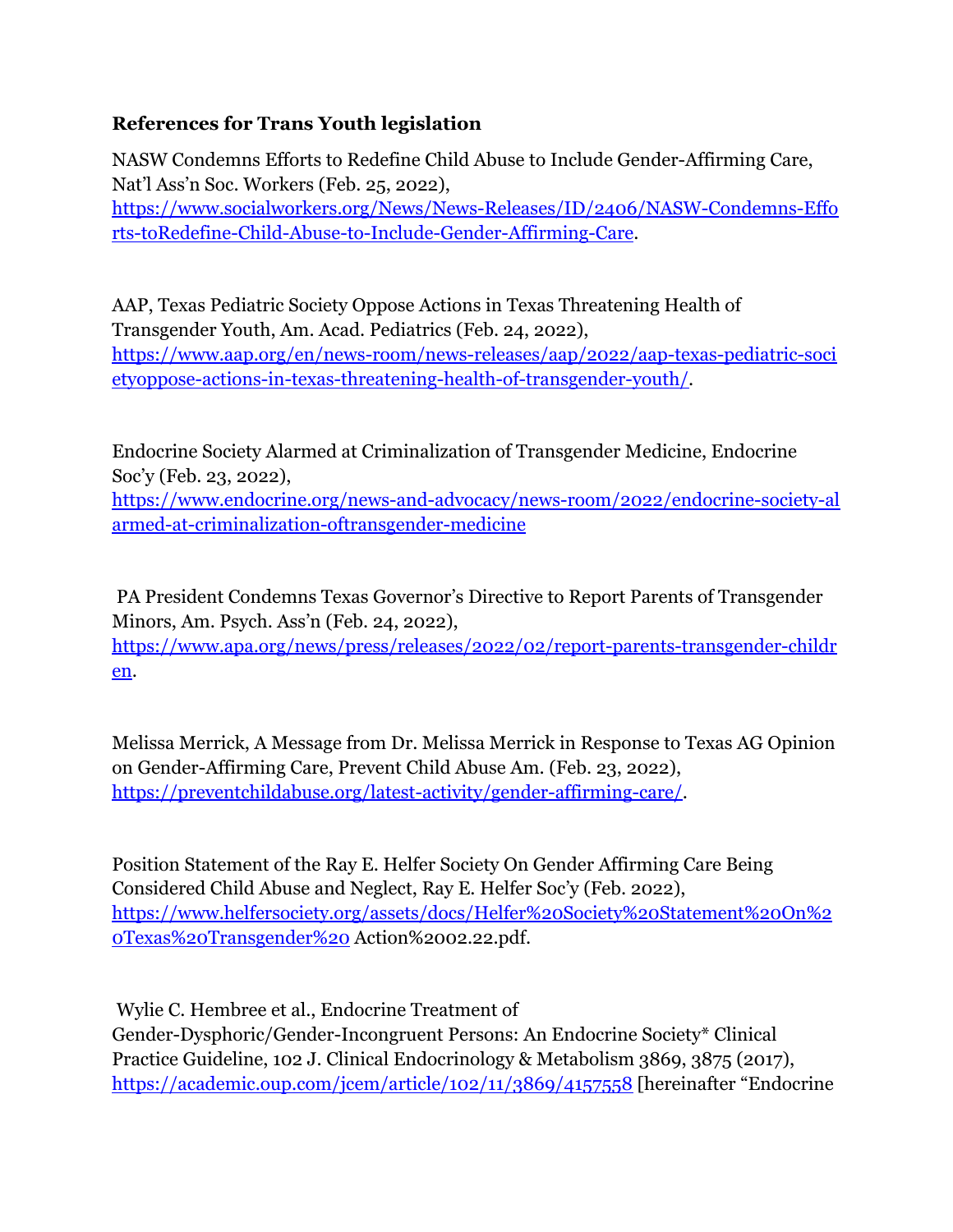Guideline"] ("Biological sex, biological male or female: These terms refer to physical aspects of maleness and femaleness. As these may not be in line with each other (e.g., a person with XY chromosomes may have female-appearing genitalia), the terms biological sex and biological male or female are imprecise and should be avoided.").

Jason Rafferty, et al., Am. Academy Pediatrics, Ensuring Comprehensive Care and Support for Transgender and Gender-Diverse Children and Adolescents, 142 Pediatrics (2018),

[https://publications.aap.org/pediatrics/article/142/4/e20182162/37381/Ensuring-Com](https://nam12.safelinks.protection.outlook.com/?url=https%3A%2F%2Fpublications.aap.org%2Fpediatrics%2Farticle%2F142%2F4%2Fe20182162%2F37381%2FEnsuring-Comprehensive-Care-and-Supportfor&data=04%7C01%7C%7C4797d1dbf5bc4b5d07ab08d9fe2af8cc%7C84df9e7fe9f640afb435aaaaaaaaaaaa%7C1%7C0%7C637820282820390115%7CUnknown%7CTWFpbGZsb3d8eyJWIjoiMC4wLjAwMDAiLCJQIjoiV2luMzIiLCJBTiI6Ik1haWwiLCJXVCI6Mn0%3D%7C3000&sdata=Gh%2B8B%2F8zh9Q4z80AucEbHo8QdwcZy0E1zlPEzd4lKU8%3D&reserved=0) [prehensive-Care-and-Supportfor](https://nam12.safelinks.protection.outlook.com/?url=https%3A%2F%2Fpublications.aap.org%2Fpediatrics%2Farticle%2F142%2F4%2Fe20182162%2F37381%2FEnsuring-Comprehensive-Care-and-Supportfor&data=04%7C01%7C%7C4797d1dbf5bc4b5d07ab08d9fe2af8cc%7C84df9e7fe9f640afb435aaaaaaaaaaaa%7C1%7C0%7C637820282820390115%7CUnknown%7CTWFpbGZsb3d8eyJWIjoiMC4wLjAwMDAiLCJQIjoiV2luMzIiLCJBTiI6Ik1haWwiLCJXVCI6Mn0%3D%7C3000&sdata=Gh%2B8B%2F8zh9Q4z80AucEbHo8QdwcZy0E1zlPEzd4lKU8%3D&reserved=0);

Lee Savio Beers, American Academy of Pediatrics Speaks Out Against Bills Harming Transgender Youth, Am. Academy Pediatrics (Mar. 16, 2021), [https://www.aap.org/en/news-room/news-releases/aap/2021/americanacademy-of-pe](https://nam12.safelinks.protection.outlook.com/?url=https%3A%2F%2Fwww.aap.org%2Fen%2Fnews-room%2Fnews-releases%2Faap%2F2021%2Famericanacademy-of-pediatrics-speaks-out-against-bills-harming-transgender-youth%2F&data=04%7C01%7C%7C4797d1dbf5bc4b5d07ab08d9fe2af8cc%7C84df9e7fe9f640afb435aaaaaaaaaaaa%7C1%7C0%7C637820282820390115%7CUnknown%7CTWFpbGZsb3d8eyJWIjoiMC4wLjAwMDAiLCJQIjoiV2luMzIiLCJBTiI6Ik1haWwiLCJXVCI6Mn0%3D%7C3000&sdata=btvnoE2mOeDpJ1Wi8947IuOYUVnFN2aFHNOLFxFXeDQ%3D&reserved=0) [diatrics-speaks-out-against-bills-harming-transgender-youth/.](https://nam12.safelinks.protection.outlook.com/?url=https%3A%2F%2Fwww.aap.org%2Fen%2Fnews-room%2Fnews-releases%2Faap%2F2021%2Famericanacademy-of-pediatrics-speaks-out-against-bills-harming-transgender-youth%2F&data=04%7C01%7C%7C4797d1dbf5bc4b5d07ab08d9fe2af8cc%7C84df9e7fe9f640afb435aaaaaaaaaaaa%7C1%7C0%7C637820282820390115%7CUnknown%7CTWFpbGZsb3d8eyJWIjoiMC4wLjAwMDAiLCJQIjoiV2luMzIiLCJBTiI6Ik1haWwiLCJXVCI6Mn0%3D%7C3000&sdata=btvnoE2mOeDpJ1Wi8947IuOYUVnFN2aFHNOLFxFXeDQ%3D&reserved=0)

Governor Asa Hutchinson, Opinion, Why I Vetoed My Party's Bill Restricting Health Care for Transgender Youth, Wash. Post (Apr. 8, 2021), [https://www.washingtonpost.com/opinions/asa-hutchinson-veto-transgender-health-b](https://nam12.safelinks.protection.outlook.com/?url=https%3A%2F%2Fwww.washingtonpost.com%2Fopinions%2Fasa-hutchinson-veto-transgender-health-billyouth%2F2021%2F04%2F08%2F990c43f4-9892-11eb-962b-78c1d8228819_story.html&data=04%7C01%7C%7C4797d1dbf5bc4b5d07ab08d9fe2af8cc%7C84df9e7fe9f640afb435aaaaaaaaaaaa%7C1%7C0%7C637820282820390115%7CUnknown%7CTWFpbGZsb3d8eyJWIjoiMC4wLjAwMDAiLCJQIjoiV2luMzIiLCJBTiI6Ik1haWwiLCJXVCI6Mn0%3D%7C3000&sdata=FVPnA2UF8RIXeOwpcL5RzMMmbau86jP8agkkifC4jiw%3D&reserved=0) [illyouth/2021/04/08/990c43f4-9892-11eb-962b-78c1d8228819\\_story.html.](https://nam12.safelinks.protection.outlook.com/?url=https%3A%2F%2Fwww.washingtonpost.com%2Fopinions%2Fasa-hutchinson-veto-transgender-health-billyouth%2F2021%2F04%2F08%2F990c43f4-9892-11eb-962b-78c1d8228819_story.html&data=04%7C01%7C%7C4797d1dbf5bc4b5d07ab08d9fe2af8cc%7C84df9e7fe9f640afb435aaaaaaaaaaaa%7C1%7C0%7C637820282820390115%7CUnknown%7CTWFpbGZsb3d8eyJWIjoiMC4wLjAwMDAiLCJQIjoiV2luMzIiLCJBTiI6Ik1haWwiLCJXVCI6Mn0%3D%7C3000&sdata=FVPnA2UF8RIXeOwpcL5RzMMmbau86jP8agkkifC4jiw%3D&reserved=0)

Brian S. Mustanski et al., Mental Health Disorders, Psychological Distress, and Suicidality in a Diverse Sample of Lesbian, Gay, Bisexual, and Transgender Youths, 100 Am. J. Pub. Health 2426 (2010),

[https://www.ncbi.nlm.nih.gov/pmc/articles/PMC2978194/](https://nam12.safelinks.protection.outlook.com/?url=https%3A%2F%2Fwww.ncbi.nlm.nih.gov%2Fpmc%2Farticles%2FPMC2978194%2F&data=04%7C01%7C%7C4797d1dbf5bc4b5d07ab08d9fe2af8cc%7C84df9e7fe9f640afb435aaaaaaaaaaaa%7C1%7C0%7C637820282820390115%7CUnknown%7CTWFpbGZsb3d8eyJWIjoiMC4wLjAwMDAiLCJQIjoiV2luMzIiLCJBTiI6Ik1haWwiLCJXVCI6Mn0%3D%7C3000&sdata=FHyfQrb4QGcptZB05jMHwT5nmpYVcTwegWylPYvF%2FlE%3D&reserved=0);

Matthew K. Nock et al., Prevalence, correlates, and treatment of lifetime suicidal behavior among adolescents: results from the National Comorbidity Survey Replication Adolescent Supplement, 70 JAMA Psychiatry 300 (2013), [https://pubmed.ncbi.nlm.nih.gov/23303463/](https://nam12.safelinks.protection.outlook.com/?url=https%3A%2F%2Fpubmed.ncbi.nlm.nih.gov%2F23303463%2F&data=04%7C01%7C%7C4797d1dbf5bc4b5d07ab08d9fe2af8cc%7C84df9e7fe9f640afb435aaaaaaaaaaaa%7C1%7C0%7C637820282820390115%7CUnknown%7CTWFpbGZsb3d8eyJWIjoiMC4wLjAwMDAiLCJQIjoiV2luMzIiLCJBTiI6Ik1haWwiLCJXVCI6Mn0%3D%7C3000&sdata=TiRbI73vHIFam31Fy8uSlbR%2B25ndtxCXr%2FZKChORPW4%3D&reserved=0);

Michelle M. Johns et al., Trends in Violence Victimization and Suicide Risk by Sexual Identity Among High School Students - Youth Risk Behavior Survey, United States,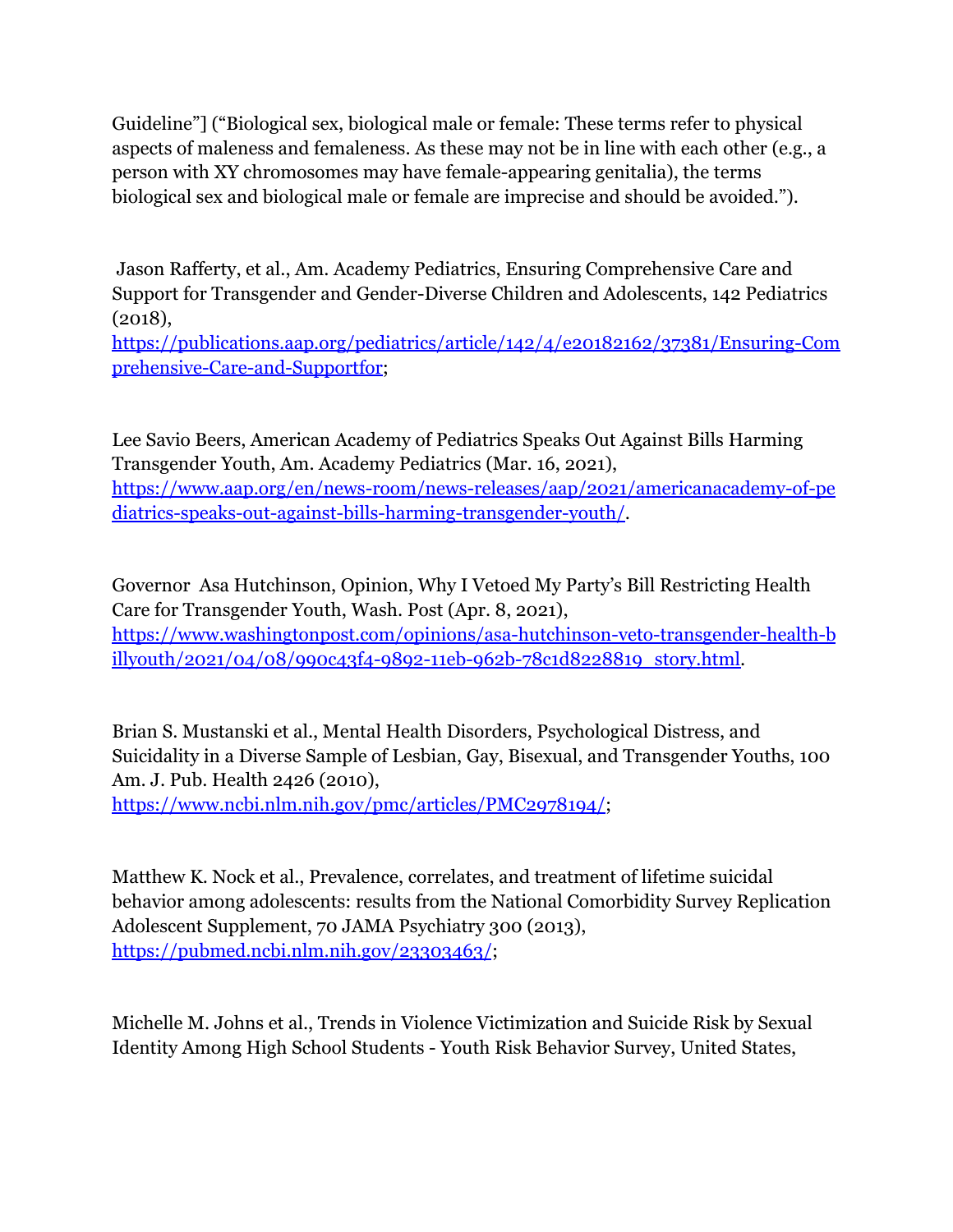2015-2019, 69 Morbidity & Mortality Weekly Rep. Supp. 19 (2020), [https://pubmed.ncbi.nlm.nih.gov/32817596/;](https://nam12.safelinks.protection.outlook.com/?url=https%3A%2F%2Fpubmed.ncbi.nlm.nih.gov%2F32817596%2F&data=04%7C01%7C%7C4797d1dbf5bc4b5d07ab08d9fe2af8cc%7C84df9e7fe9f640afb435aaaaaaaaaaaa%7C1%7C0%7C637820282820390115%7CUnknown%7CTWFpbGZsb3d8eyJWIjoiMC4wLjAwMDAiLCJQIjoiV2luMzIiLCJBTiI6Ik1haWwiLCJXVCI6Mn0%3D%7C3000&sdata=QAORz8Jded0EqVqR5xVrevm%2FfwINLpan2T9QCyw1DbY%3D&reserved=0)

Michelle M. Johns et al., Transgender Identity and Experiences of Violence Victimization, Substance Use, Suicide Risk, and Sexual Risk Behaviors Among High School Students - 19 States and Large Urban School Districts, 2017, 68 Morbidity & Mortality Weekly Rep. 67 (2019), [https://pubmed.ncbi.nlm.nih.gov/30677012/](https://nam12.safelinks.protection.outlook.com/?url=https%3A%2F%2Fpubmed.ncbi.nlm.nih.gov%2F30677012%2F&data=04%7C01%7C%7C4797d1dbf5bc4b5d07ab08d9fe2af8cc%7C84df9e7fe9f640afb435aaaaaaaaaaaa%7C1%7C0%7C637820282820390115%7CUnknown%7CTWFpbGZsb3d8eyJWIjoiMC4wLjAwMDAiLCJQIjoiV2luMzIiLCJBTiI6Ik1haWwiLCJXVCI6Mn0%3D%7C3000&sdata=hV77VOoyt8dZwPFApZKeO%2BqP%2Fv1BTpFnaoV0sc3VUnA%3D&reserved=0)

Amy E. Green et al., Association of Gender-Affirming Hormone Therapy With Depression, Thoughts of Suicide, and Attempted Suicide Among Transgender and Nonbinary Youth, J. Adolescent Health (2021),

[https://www.jahonline.org/article/S1054-139X\(21\)00568-1/fulltext](https://nam12.safelinks.protection.outlook.com/?url=https%3A%2F%2Fwww.jahonline.org%2Farticle%2FS1054-139X(21)00568-1%2Ffulltext&data=04%7C01%7C%7C4797d1dbf5bc4b5d07ab08d9fe2af8cc%7C84df9e7fe9f640afb435aaaaaaaaaaaa%7C1%7C0%7C637820282820390115%7CUnknown%7CTWFpbGZsb3d8eyJWIjoiMC4wLjAwMDAiLCJQIjoiV2luMzIiLCJBTiI6Ik1haWwiLCJXVCI6Mn0%3D%7C3000&sdata=J9GuDn%2F5gKjq9tHR%2FcJwtvZJzUvIh5JIa8lCTTAiXS0%3D&reserved=0) (finding lower rates of depression and suicide among transgender and non-binary youth who receive gender-affirming hormone therapy);

Diana M. Turdof et al., Mental Health Outcomes in Transgender and Nonbinary Youths Receiving Gender-Affirming Care, 5 JAMA Network Open (2022), [https://jamanetwork.com/journals/jamanetworkopen/fullarticle/2789423](https://nam12.safelinks.protection.outlook.com/?url=https%3A%2F%2Fjamanetwork.com%2Fjournals%2Fjamanetworkopen%2Ffullarticle%2F2789423&data=04%7C01%7C%7C4797d1dbf5bc4b5d07ab08d9fe2af8cc%7C84df9e7fe9f640afb435aaaaaaaaaaaa%7C1%7C0%7C637820282820390115%7CUnknown%7CTWFpbGZsb3d8eyJWIjoiMC4wLjAwMDAiLCJQIjoiV2luMzIiLCJBTiI6Ik1haWwiLCJXVCI6Mn0%3D%7C3000&sdata=oPIstk2JB9yHAAhy%2FwcQQnV27Dj9RH1uYJXdeD1UOGE%3D&reserved=0) (finding that gender-affirming medical interventions were associated with lower odds of depression and suicidality in transgender and non-binary youth);

Laura E. Kuper et al., Body Dissatisfaction and Mental Health Outcomes of Youth on Gender-Affirming Hormone Therapy, 145 Pediatrics (2020), [https://pubmed.ncbi.nlm.nih.gov/32220906/](https://nam12.safelinks.protection.outlook.com/?url=https%3A%2F%2Fpubmed.ncbi.nlm.nih.gov%2F32220906%2F&data=04%7C01%7C%7C4797d1dbf5bc4b5d07ab08d9fe2af8cc%7C84df9e7fe9f640afb435aaaaaaaaaaaa%7C1%7C0%7C637820282820390115%7CUnknown%7CTWFpbGZsb3d8eyJWIjoiMC4wLjAwMDAiLCJQIjoiV2luMzIiLCJBTiI6Ik1haWwiLCJXVCI6Mn0%3D%7C3000&sdata=q8lQPxZElHvM9y9DKMBjPse6xk1WdbIHCXX2uQMq1qU%3D&reserved=0) (reviewing longitudinal studies and finding hormone therapy to improve mental health outcomes for transgender adolescents);

Stephen M. Rosenthal, Challenges in the care of transgender and gender- diverse youth: an endocrinologist's view, 17 Nature Reviews Endocrinology 581 (2021), [https://www.nature.com/articles/s41574-021-00535-9](https://nam12.safelinks.protection.outlook.com/?url=https%3A%2F%2Fwww.nature.com%2Farticles%2Fs41574-021-00535-9&data=04%7C01%7C%7C4797d1dbf5bc4b5d07ab08d9fe2af8cc%7C84df9e7fe9f640afb435aaaaaaaaaaaa%7C1%7C0%7C637820282820390115%7CUnknown%7CTWFpbGZsb3d8eyJWIjoiMC4wLjAwMDAiLCJQIjoiV2luMzIiLCJBTiI6Ik1haWwiLCJXVCI6Mn0%3D%7C3000&sdata=O2K3gYc2KzfvuV%2FIuv8fQxDEGkTwKDZEZs7aqAp%2FV60%3D&reserved=0) (reviewing empirical studies identifying mental health benefits of gender-affirming care);